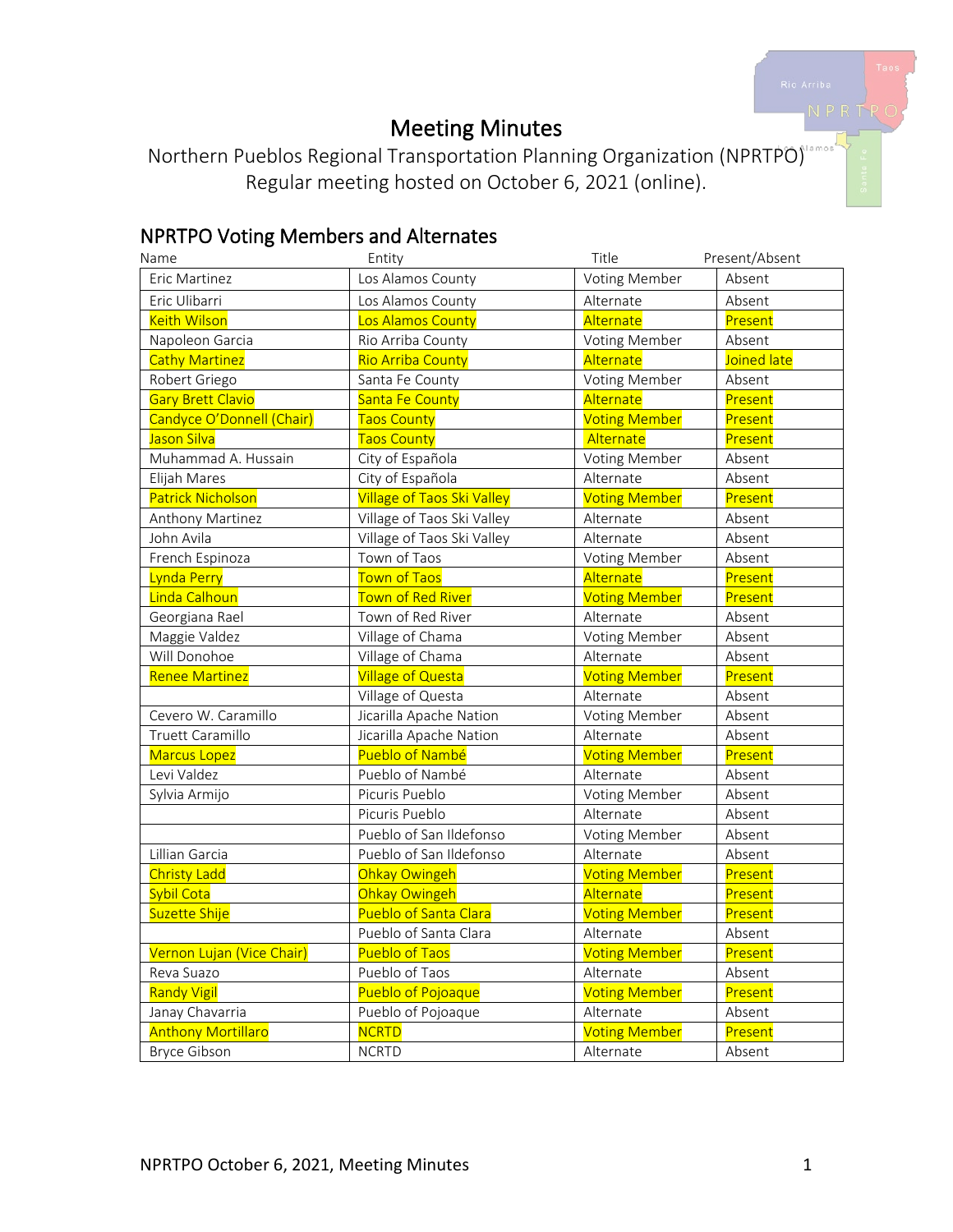

# NCNMEDD/NPRTPO Staff

Christopher Madrid MCNMEDD Community Development Director Paul Sittig **NUMEDD** Transportation Planner Kyla Danforth NCNMEDD Transportation Intern

# NMDOT Staff

James Mexia NMDOT Technical Support Engineer Stephanie Medina **NMDOT LGRF Coordinator** Joseph Moriarty **NMDOT Planning Liaison** Ron Shutiva **NMDOT** Tribal Liaison Phillip Montoya NMDOT Asset Management Bureau Chief Marinda Kippert NMDOT Capital Program and Investments Division Management Analyst Alicia Maez NMDOT Capital Program and Investments Division

## **Guests**

| Suzan Reagan    |  |  |  |  |
|-----------------|--|--|--|--|
| Brent Jaramillo |  |  |  |  |
| Xavier Martinez |  |  |  |  |
| Emma Polhemus   |  |  |  |  |
| Debra Baca      |  |  |  |  |
| Diahann Jacquez |  |  |  |  |
| Carl Colonius   |  |  |  |  |

UNM Taos County Town of Taos NCRTD. Town of Taos City of Española **Enchanted Circle Trails** 

Management Analyst

## I. Call Meeting to Order

Chairwoman O'Donnell, Taos County, called the meeting to order at 10:00 AM.

## II. Pledge of Allegiance

Chairwoman O'Donnell called on Suzan Reagan, UNM, to lead the pledge of allegiance.

## III. Opening Prayer

Chairwoman O'Donnell asked Vice Chair Lujan if he could suggest someone to lead the prayer. Mr. Lujan provided the opening prayer.

## IV. Welcome and Introductions/Public Comments:

Chairwoman O'Donnell asked Paul Sittig, NCNMEDD, if there were any guests to welcome, and he identified Suzan Reagan, UNM Bureau of Business and Economic Research, and Phillip Montoya and Marinda Kippert, NMDOT Asset Management Bureau. Chairwoman O'Donnell asked if there were any other members of the public. Randy Vigil, Pueblo of Pojoaque, said he was participating after being away from the RTPO for a while. Chairwoman O'Donnell welcomed him back to the RTPO. Diahann Jacquez, grants and utilities manager for the City of Española, introduced herself.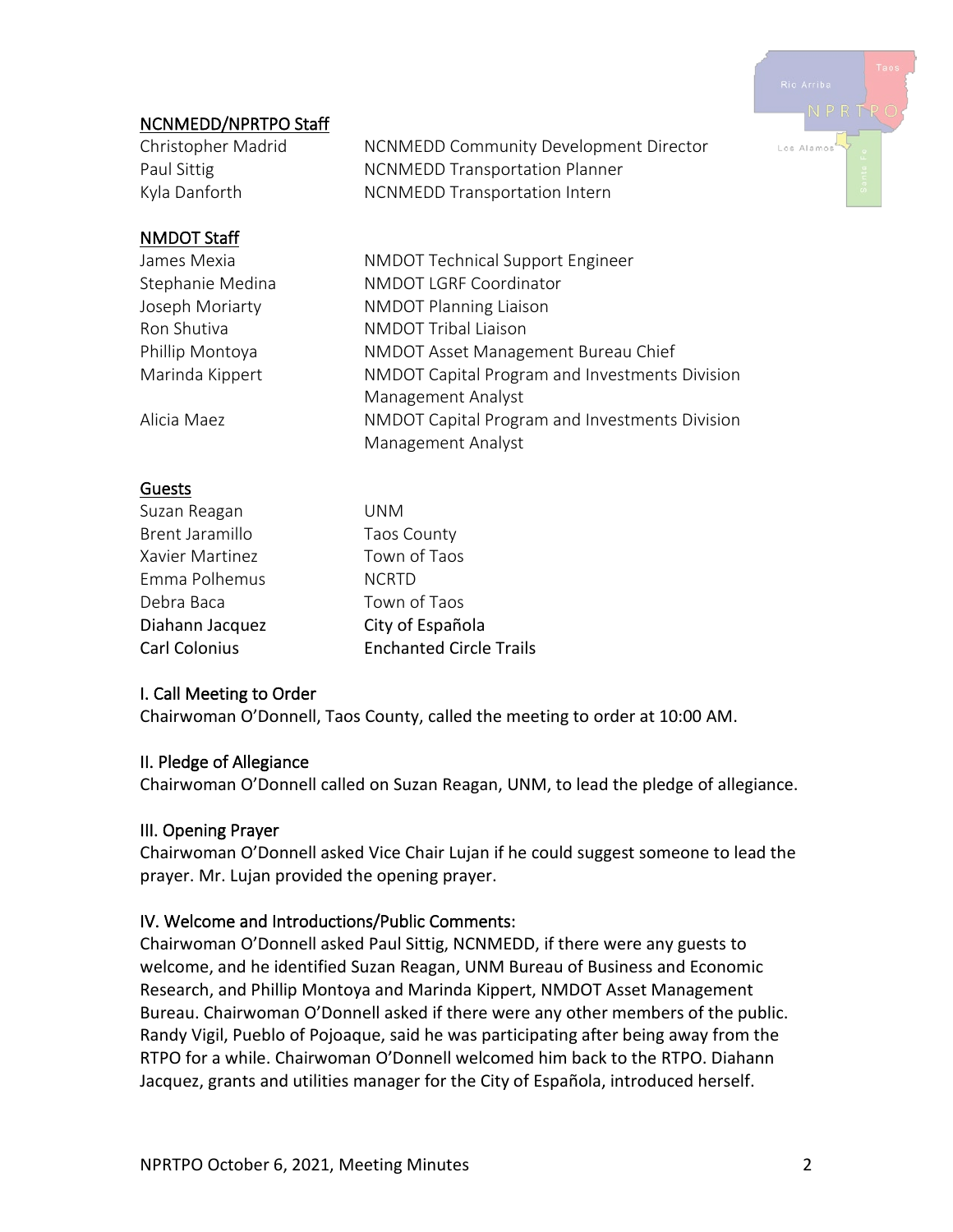

# V. Roll Call:

Chairwoman O'Donnell called on Paul Sittig, NCNMEDD, to conduct the roll call.

| Name                    | Entity                     | <b>Voting Member or Alternate</b> |
|-------------------------|----------------------------|-----------------------------------|
| Keith Wilson            | Los Alamos County          | Alternate                         |
| Gary Brett Clavio       | Santa Fe County            | Alternate                         |
| Chairwoman Candyce      | <b>Taos County</b>         | <b>Voting Member</b>              |
| O'Donnell               |                            |                                   |
| Patrick Nicholson       | Village of Taos Ski Valley | <b>Voting Member</b>              |
| Lynda Perry             | Town of Taos               | Alternate                         |
| Linda Calhoun           | Town of Red River          | <b>Voting Member</b>              |
| Renee Martinez          | Village of Questa          | <b>Voting Member</b>              |
| Christy Ladd            | Ohkay Owingeh              | <b>Voting Member</b>              |
| Sybil Cota              | Ohkay Owingeh              | Alternate                         |
| Suzette Shije           | Pueblo of Santa Clara      | <b>Voting Member</b>              |
| Vice Chair Vernon Lujan | Pueblo of Taos             | <b>Voting Member</b>              |
| Randy Vigil             | Pueblo of Pojoaque         | <b>Voting Member</b>              |
| Anthony Mortillaro      | <b>NCRTD</b>               | <b>Voting Member</b>              |
| <b>Bryce Gibson</b>     | <b>NCRTD</b>               | Alternate                         |

Mr. Sittig confirmed that there is a quorum for the meeting.

## VI. Approval of the Agenda:

Chairwoman O'Donnell, Taos County, asked for a motion to approve the agenda. Paul Sittig, NCNMEDD, asked to amend item XI to update the Census Data presenter as Suzan Reagan, Senior Program Manager, UNM Data Bank, swap this item (XI) with NMDOT Asset Management presentation (VIII), to allow the non-NMDOT guest presenter to go first. Chairwoman O'Donnell asked that instead the UNM Census Presentation and NMDOT Asset Management Bureau presentation be listed as Items VIII "a" and "b" respectively. Mr. Sittig also asked to clarify that the January 2022 meeting date would be on January 12<sup>th</sup>, as agreed upon by members in the September 1, 2021, meeting.

Motion to approve the agenda as amended was made by Patrick Nicholson, Village of Taos Ski Valley. Second from Keith Wilson, Los Alamos County.

| Name                         | Entity                     | Vote |
|------------------------------|----------------------------|------|
| Keith Wilson                 | Los Alamos County          | Yes  |
| Gary Brett Clavio            | Santa Fe County            | Yes  |
| Chairwoman Candyce O'Donnell | <b>Taos County</b>         | Yes  |
| Patrick Nicholson            | Village of Taos Ski Valley | Yes  |
| Lynda Perry                  | Town of Taos               | Yes  |
| Linda Calhoun                | Town of Red River          | Yes  |

Roll Call Vote: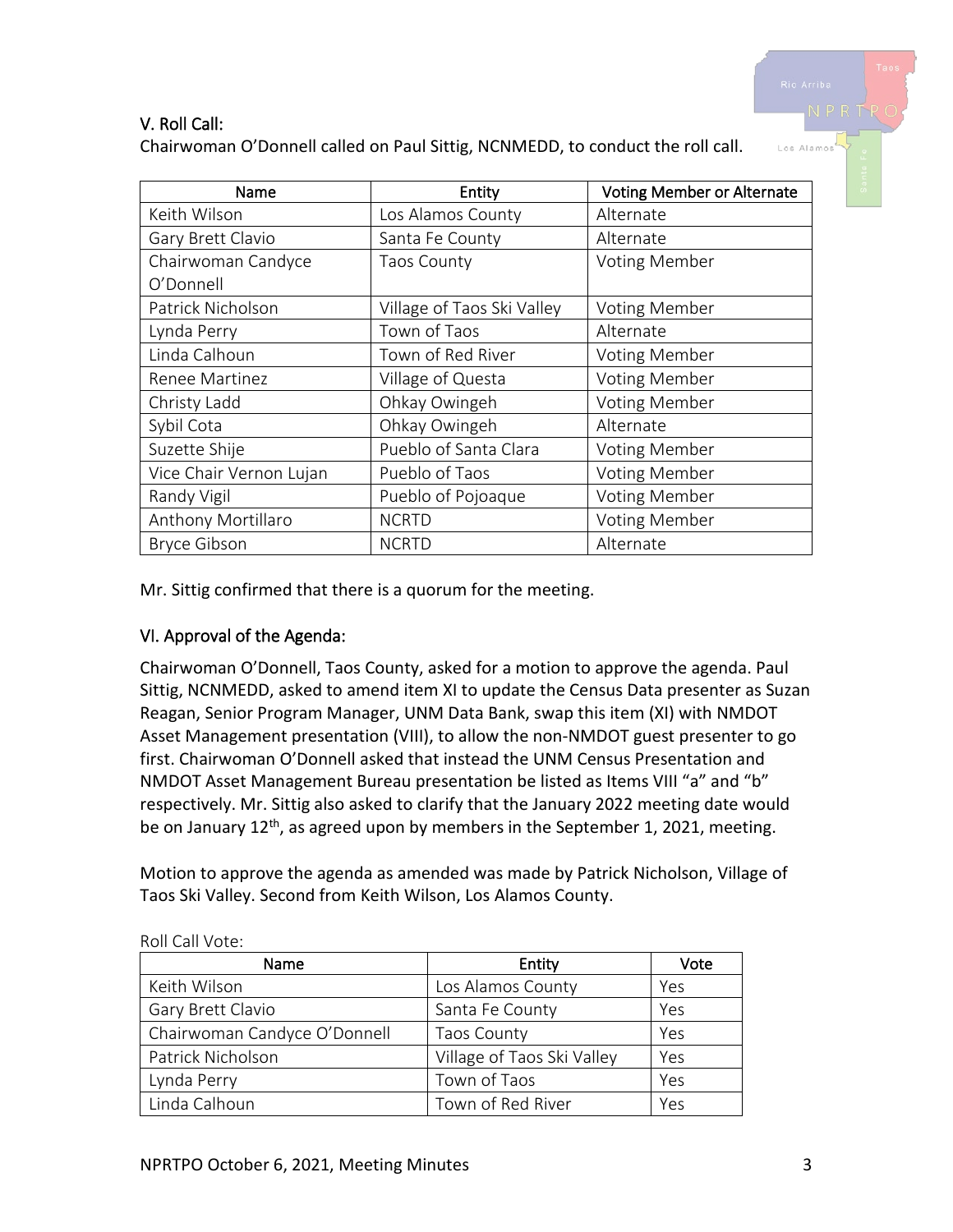

| <b>Name</b>             | <b>Entity</b>         | <b>Vote</b> |
|-------------------------|-----------------------|-------------|
| Renee Martinez          | Village of Questa     | Yes         |
| Christy Ladd            | Ohkay Owingeh         | Yes         |
| Suzette Shije           | Pueblo of Santa Clara | Yes         |
| Vice Chair Vernon Lujan | Pueblo of Taos        | Yes         |
| Randy Vigil             | Pueblo of Pojoaque    | Yes         |
| <b>Bryce Gibson</b>     | <b>NCRTD</b>          | Yes         |

The motion passed unanimously.

## VII. Approval of the Minutes: September 1, 2021, Regular Meeting in Taos

Chairwoman O'Donnell, Taos County, asked if everyone had a chance to review the meeting minutes, and if there were changes to the minutes. Chairwoman O'Donnell noted that per parliamentary rules, members did not have to abstain if they were not present at the meeting and could vote upon their review of the minutes or abstain if they chose. With no requests for changes to the minutes, Chairwoman O'Donnell asked for a motion to approve the minutes.

Motion was made by Renee Martinez, Village of Questa. Second from Keith Wilson, Los Alamos County.

| Name                         | Entity                     | Vote |
|------------------------------|----------------------------|------|
| Keith Wilson                 | Los Alamos County          | Yes  |
| Gary Brett Clavio            | Santa Fe County            | Yes  |
| Chairwoman Candyce O'Donnell | <b>Taos County</b>         | Yes  |
| Patrick Nicholson            | Village of Taos Ski Valley | Yes  |
| Lynda Perry                  | Town of Taos               | Yes  |
| Linda Calhoun                | Town of Red River          | Yes  |
| Renee Martinez               | Village of Questa          | Yes  |
| Christy Ladd                 | Ohkay Owingeh              | Yes  |
| Suzette Shije                | Pueblo of Santa Clara      | Yes  |
| Vice Chair Vernon Lujan      | Pueblo of Taos             | Yes  |
| Randy Vigil                  | Pueblo of Pojoaque         | Yes  |
| <b>Bryce Gibson</b>          | <b>NCRTD</b>               | Yes  |

Roll Call Vote:

The motion passed unanimously.

VIII a. **Discussion: Census Data Presentation** (Suzan Reagan, Senior Program Manager, UNM Data Bank)

Chairwoman O'Donnell, Taos County, welcomed Suzan Reagan, UNM Data Bank. Ms. Reagan presented Census Bureau 101, on the first data release of the 2020 Census for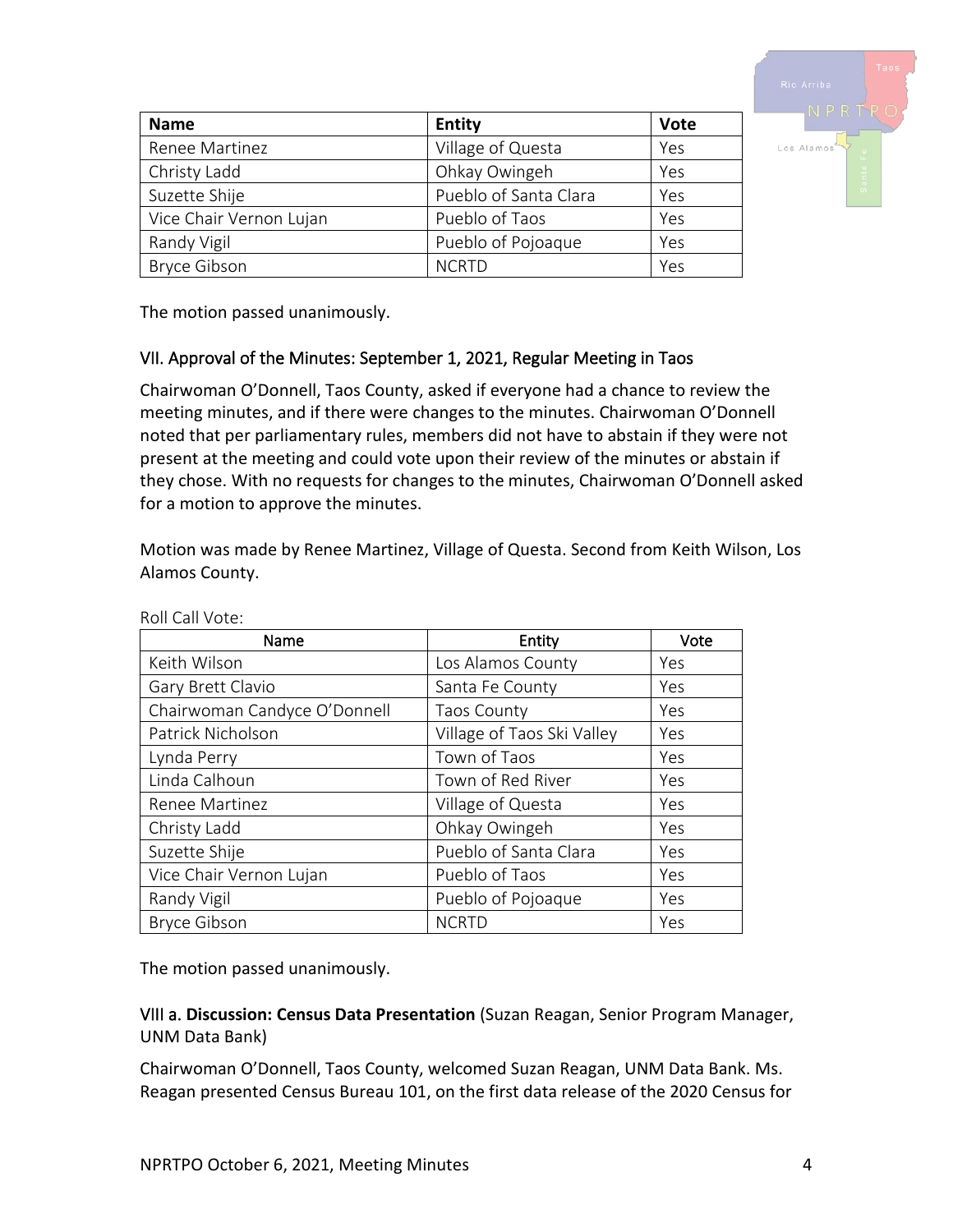apportionment and redistricting, American Community Survey, and Commuting data sources. She also presented economic notes with a brief on COVID impact on Los Alamos employment, what's next (FORUNM or BBER Forecast), then questions and comments.

- 2020 Apportionment Results New Mexico did not change, but other states did.
	- o Includes both resident and military populations who are overseas
		- o Percent change from 2010-2020: 2.8%
		- o Percent change from 2000-2010: 13.2%
- Redistricting data 2020 Census population counts by
	- o race,
	- o Hispanic origin,
	- o voting age and
	- o housing unit data (called "Occupancy Status")
- Redistricting Data for NM by County
	- o Total population by county, and changes by county
	- o Rural counties lost the most population; all NP counties grew:
		- Rio Arriba: 0.3% growth
		- Taos: 4.7% growth
		- Los Alamos: 8.2% growth
		- Santa Fe County: 7.4% growth
- New Mexico2020 Redistricting County/block Race/Ethnicity
- Where are the rest of the 2020 data?
	- o Additional data products off the 2020 Census are coming in 2022!
		- **•** Demographic Profiles
		- **Demographic and Housing Characteristics**
	- o Potentially we could see less tables because of Differential Privacy
- Data Quality (?)
	- o COVID Impact New Mexico Self-response 58% in 2020 only a 2% drop from 60% in 2010; total population count close to what was expected
		- Census collection on Pueblos and Tribal lands may have been more impacted by travel restrictions during COVID
	- o Privacy Protection through Differential Privacy
		- 2010 did household swapping.
		- **Noise added to fuzzy confidential information.**
		- **Small rural areas most at risk for data looking not how it should.**
		- **Differential Privacy still being developed by U.S. Census Bureau.**
- Count Question Resolution (CQR) or "we don't believe that count!"
	- o Letter to Tribal chairpersons and highest elected official in December 2021.
	- o Quick turnaround; So as they need to respond ASAP.
	- o Request review of official 2020 Census counts of population and housing, and to correct boundary, geocoding, and certain coverage issues.
	- o A challenge is based on processing issues or incorrect geographic boundary or coding of housing units, not on the reported counts.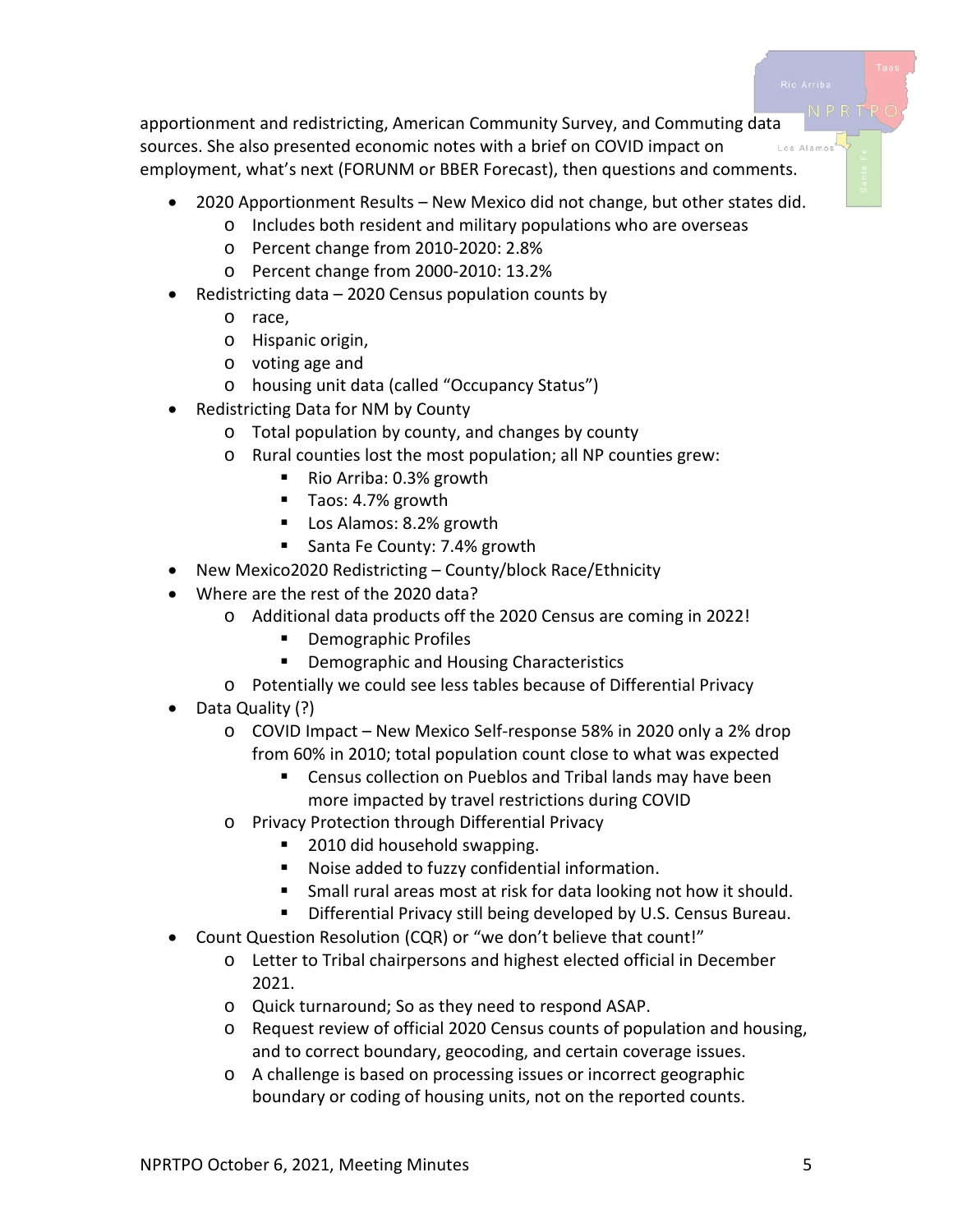- Decennial Census vs American Community Survey (ACS)
	- o Census:
		- A one-point-in-time snapshot of population and housing
		- Available for small areas
		- Current now but won't be updated until 2030
		- **Limited topics with 100% data** 
			- Population Sex, Age, Hispanic Origin, Race, Relationship to head of Household
		- Housing Data Tenure (Owned or Rented)
		- Required for redistricting
	- o ACS is an annual sampling of the entire US population
		- Most current data available w/ annual updates
		- **Limited data for small areas**
		- **Lots more data topics (over 50 questions)**
		- $1$  yr. & 5 yr. estimates
		- **Estimates may have large margins of error**
- Data for Transportation
	- o <https://www.census.gov/topics/employment/commuting.html>
	- o ACS Commuting Flows most current 2015 ACS 5 year estimate (4 tables for all states)
	- o [data.census.gov](https://data.census.gov/) ACS 1 year and 5 year, Tables with Travel Time to Work, Drove Alone or…, Worked in or out of place of residence, Departure time, # of Vehicles.
	- o Worked from home at Household Pulse Survey added Worked Onsite at a workplace in the last 7 days starting week 34 to 37.
	- o Longitudinal Employer-Household Dynamics (LEHD) <https://onthemap.ces.census.gov/> – most current data is 2018 **Website allows selecting by very specific geographies**
- Example of New Mexico travel data: Commuting to Work -Workers 16+
	- o In 2019, 5% worked from home
- LEHD-Statewide 2018 All primary jobs example of this data
	- o 568,049 workers live and work in New Mexico
	- o 33,159 workers live outside NM and commute in
	- o 36,188 workers live in NM and commute out
- Covid and Transportation  $-$  % of Households by Income with Adult(s) who Switched to Telework Because of Coronavirus Pandemic
	- o More than a third of U.S. households reported working from home more frequently than before the pandemic, but the percentage who made the switch varied widely across sociodemographic groups, per [https://www.census.gov/library/stories/2021/03/working-from-home](https://www.census.gov/library/stories/2021/03/working-from-home-during-the-pandemic.html)[during-the-pandemic.html](https://www.census.gov/library/stories/2021/03/working-from-home-during-the-pandemic.html)
	- o The higher the income, the more likely to switch to telework
	- o 45% of NM workers still teleworking (Sept. 1 Sept 13, 2021)

Los Alamos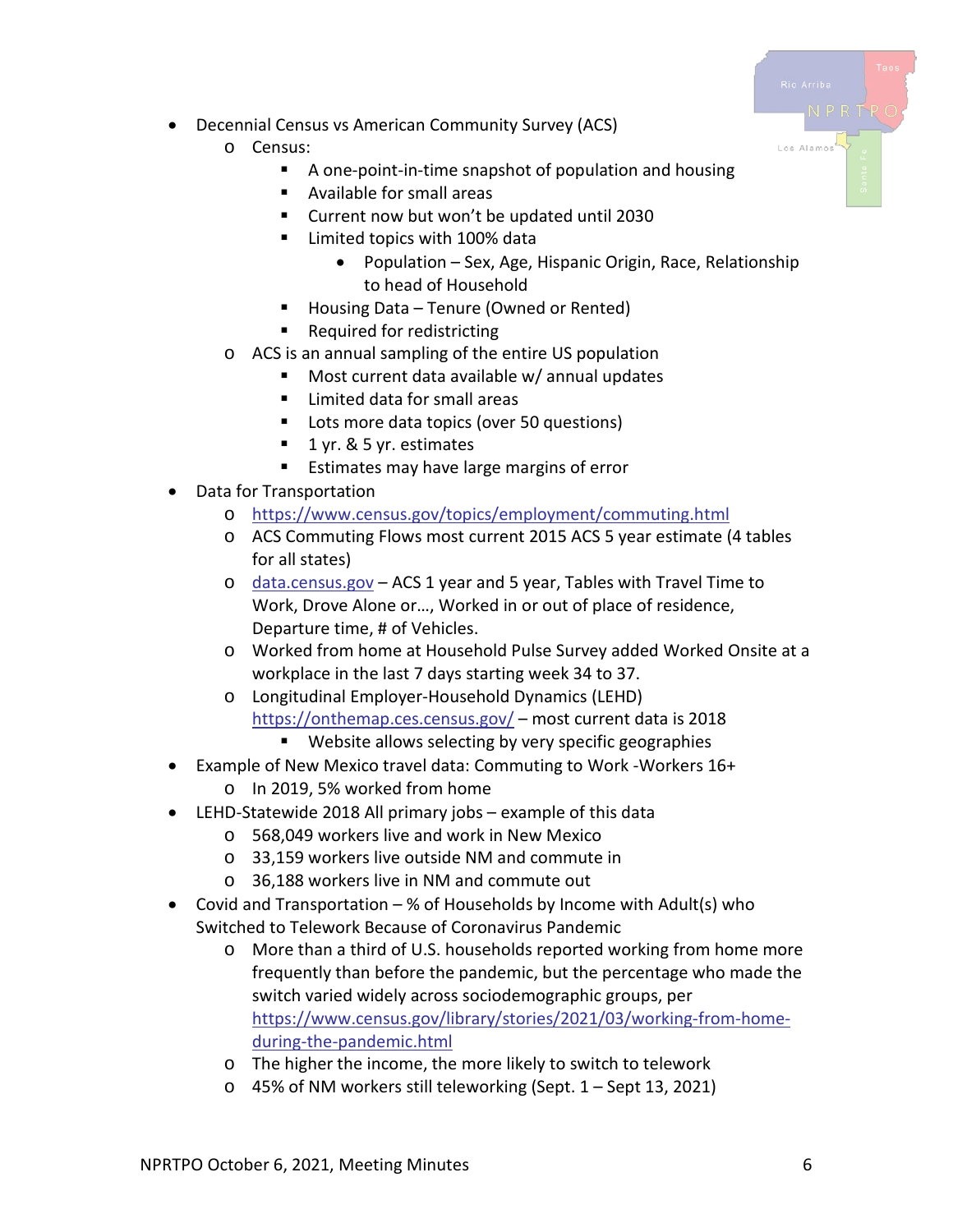- NM Economic Notes
	- o NM vs. US Employment from 1990 to Present trend mostly tracks with Mannes national trend, with a more significant Great Recession dip and slower recovery, which was erased by COVID-19, and NM is only ¼ of the way to rebuild the employment from the pre-COVID high
	- o Year over Year Change in NM Labor Force by Place even losses in jobs statewide
	- o Unemployment Insurance Claims declining from high in July 2020
	- o Industry breakouts Employment by Industry Annual 2020
		- **Some industries with smaller employment have large economic** impacts, like oil and gas
	- o How is New Mexico Handling COVID? No industry is positive.
	- o Eating and Drinking Sales were significantly impacted by COVID, but broader US Retail Sales are recovering
	- o Increased NM field oil production presence
		- Currently about 75 drilling rigs operating in NM.
		- Around 15%-20% of all US drilling rigs are in New Mexico.
		- More than 10% of all US field oil production occurs in NM-up from about 4% in 2016.
		- NM accounts for around 5% of US gas production by volume.
		- 35-45% of NM general fund from oil and gas.
		- Move toward more "efficient" production, producing more with fewer employees in this field.
	- o New Mexico Private Housing Building Permits, 1988 -Present
		- New housing permits per year haven't returned even to 1980s levels of 6,000+ per year, closer to 5,000 per year, well below the 2005 peak of 14,112 permits in that year
	- o Median Household Income expecting increase in 2020 and into 2021 as those still employed worked more hours and earned more wages, on top of the stimulus checks
	- o New Mexico Economic Forecast (FOR-UNM)
		- Updated quarterly, contact RaeAnn McKearnan at [mckrae@unm.edu](mailto:mckrae@unm.edu) or 505 277-8300 to learn more
	- o New Mexico Employment Forecast –Alternative Scenarios:
		- Baseline & Optimistic: return by second half of 2024
		- **Pessimistic 1 (Delta variant continues, people don't return to** work): return by mid-2025
		- **Pessimistic 2: still below pre-COVID levels by end of forecast ('26)**
	- o New Mexico Income Forecast –Alternative Scenarios
		- All scenarios expect a dip in 2022 as people return to work, current employees don't get stimulus check or extra wages from working extra hours, but all scenarios foresee growth in future.
- **NM Data Users Conference** Nov. 28-Dec. 3 15 sessions of an hour and 15 min.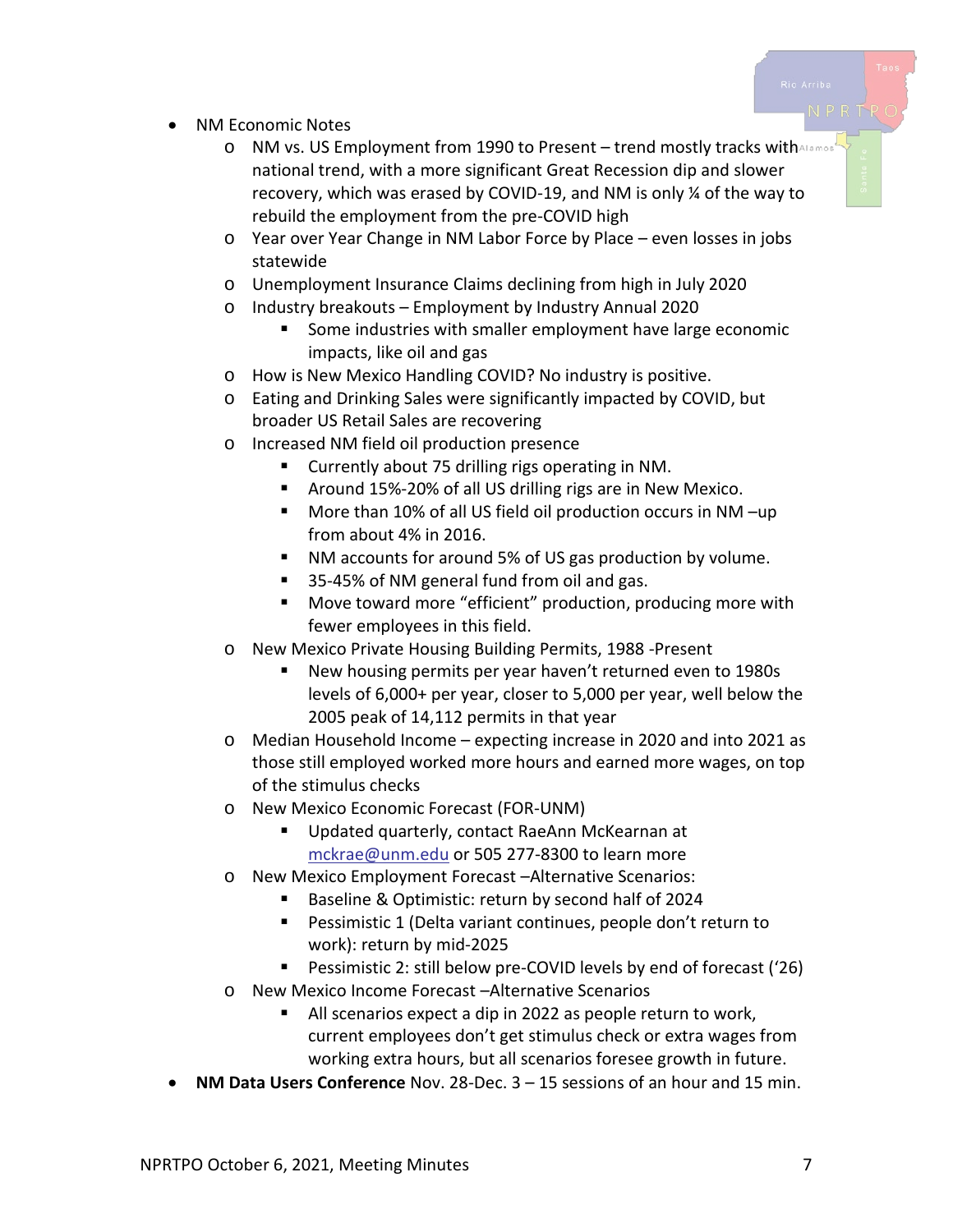Los Alamos

- o Registration is open at [https://bber.unm.edu/23rd-annual-nm-data](https://bber.unm.edu/23rd-annual-nm-data-users-conference-2021)[users-conference-2021](https://bber.unm.edu/23rd-annual-nm-data-users-conference-2021)
- *Contact information:* Suzan Reagan, Program Manager BBER Data Bank o (505) 277-3038 or [sreagan@unm.edu](mailto:sreagan@unm.edu)
- **Geospatial and Population Studies (GPS)** UNM group producing population forecasts – contact Jacqueline A. Miller, PhD, Senior Research Scientist, for more information at (505) 277-0091 o[r jmiller001@unm.edu](mailto:jmiller001@unm.edu)
	- o Jacqueline Miller can provide population forecasts for different regions

Vice Chair Vernon Lujan, Taos Pueblo, noted that the economic slump is also due to supply chain impacts, which may also be due to decreases in employment in related fields. Mr. Lujan asked about the forecasts related to those impacts. Ms. Reagan noted that this is why there are two pessimistic scenarios forecasted. She said she expected that supply chain issues won't be sorted but may recover and decline, bouncing around, which is factored into the forecasts.

Chairwoman Candyce O'Donnell asked why rural areas might have lost population. Ms. Reagan said that there are two things going on: natural increase (births minus deaths), and many of our rural counties have an older population, fewer births and more deaths. Natural increase is declining there. And there is a worldwide trend, not just in New Mexico or rural communities, that millennials or younger people are choosing to have children later in life, and have fewer children, which mean fewer babies. The second item is net migration, in-migration and out-migration, and people are leaving rural counties to urban areas for jobs. There is the caveat that COVID-19 has seen people deciding to work from home in rural communities. By July 2020, some people were trying to move out of apartments and into housing, an anecdote of people buying rural land to build dream homes.

VIII b. Discussion: Asset Management Presentation (Marinda Kippert, NMDOT Asset Management Bureau)

Ms. Kippert presented on NMDOT's Transportation Asset Management Program (TAMP) Project Evaluation Process. This process utilizes different standardized data inputs to assist NMDOT staff to prioritize projects along different prioritization areas. This process uses an internal NMDOT tool called EGIS to develop a Conditions Analysis Report (CAR) form for individual NMDOT projects.

Initial data is entered by NMDOT District staff, who share that information with Asset Management Bureau staff to complete the data entry. This is a streamlined, standardized prioritization. The data evaluation is based on the currently available data and is updated as new data is available. For example, new crash data is being processed and will be utilized soon.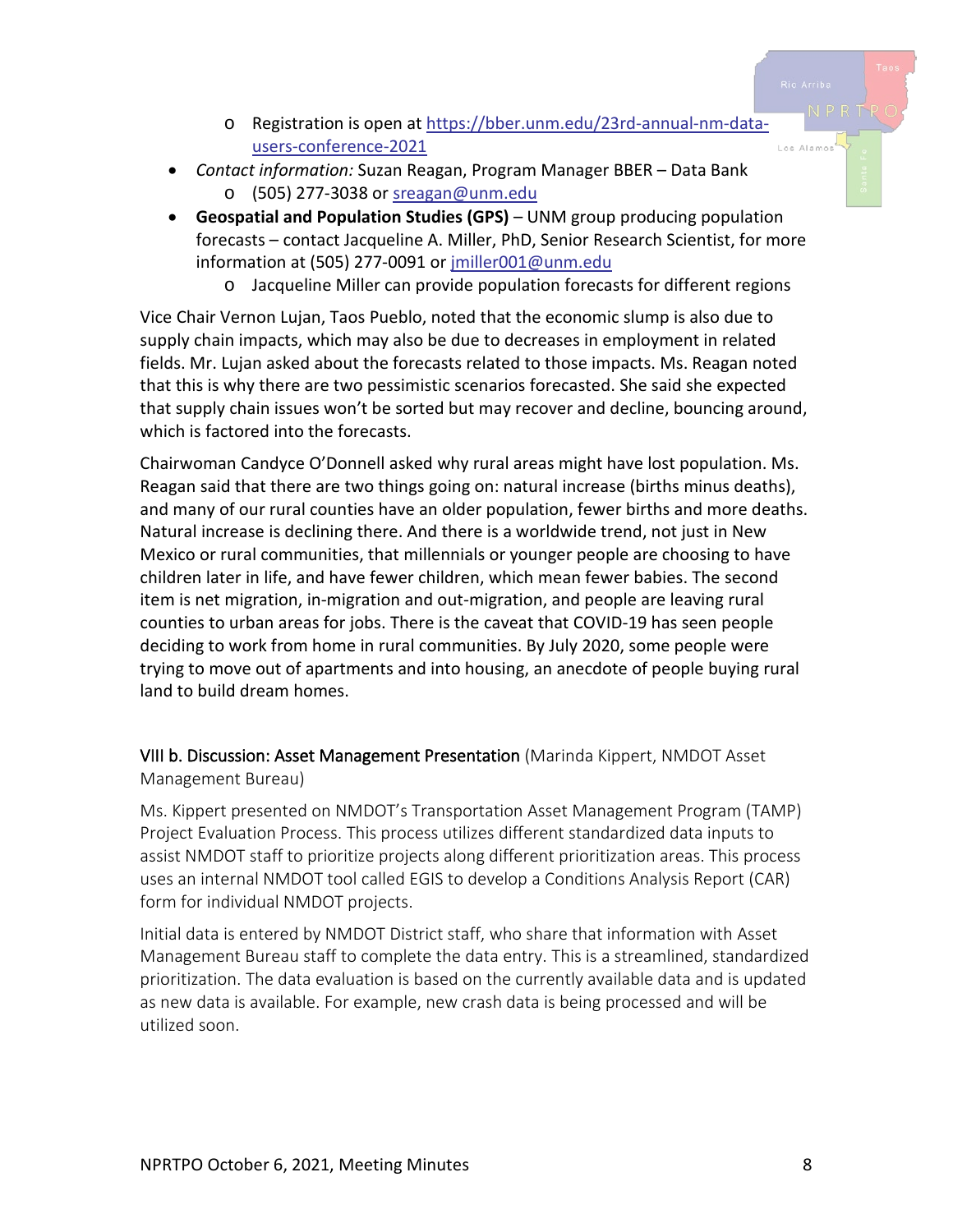NPRTPO October 6, 2021, Meeting Minutes 9

Criteria to prioritize projects includes 15 items in 5 categories:

*Mobility*

- 1. Annual Average Daily Traffic (AADT), averaged for all project road segments (*this information, as well as freight AADT, may be available in [NMDOT's public MS2](https://nmdot.public.ms2soft.com/tcds/)  [Transportation Data Management System](https://nmdot.public.ms2soft.com/tcds/)*)
- 2. AADT Per Lane, where there are multiple lanes
- Vehicle Miles Traveled (VMT), calculating the total amount of driving that occurs along the project area [information item only, for further project consideration]
- 3. Average Freight AADT and Percentage of Freight Traffic in Total AADT
- 4. Functional Classification, which can relate to roadway design, speed, and capacity (*NMDOT has a [Functional Classification map available to the public](https://nmdot.maps.arcgis.com/apps/webappviewer/index.html?id=f2fc877d107b4e338deb789f70a8779e)*)

*Conditions*

- 1. Pavement Condition Rating (PCR), scaled from 1 (worst) to 100 (best), as determined by the Pavement Management and Design Bureau, categorized in three categories – good, fair, and poor
- 2. Recommended preservation treatment, from the Pavement Management System (PMS) that NMDOT uses to consider recommended treatments
- 3. Bridge Condition Rating (BCR), with a scale of 0 (worst) to 9 (best), grouped into good, fair, and poor condition categories

*Multi-modal*

- 1. New Mexico Bicycle Plan Tier (*from the NM Bike Plan, [available online](https://www.dot.state.nm.us/content/nmdot/en/Planning.html#BPE)*)
- 2. Shoulder Width, which provide both safe space for vehicles to pull out of travel lanes, as well as bicyclists to travel (*online in [Roadway Bicycle Guideline Map](https://nmdot.maps.arcgis.com/apps/webappviewer/index.html?id=25379a5f300c4aafbd36147c7c7127d1)*)

*Safety*

- 1. Total Crashes in Project Area Over Latest 5-Year Period (*[available from UNM](https://gps.unm.edu/tru/crash-maps/multi-year-maps)*) a. The total number of fatalities is also noted as an informational item
- 2. Total Crashes per Mile, to normalize the crash frequency between projects of different lengths
- 3. Crashes per Million VMT, another way to normalize crash values

*Economic Development*

- 1. Recreation Site Access, noting adjacency to Major (state parks, national parks and monuments, national wildlife refuges, and ski areas) and Minor Recreation Sites (other areas used for outdoor recreation, such as national forest lands) (*this information can be determined from Google Maps and other sources*)
- 2. Projected Population Change for Affected Counties (*available from [UNM](https://gps.unm.edu/pru/projections)  [Geospatial and Population Studies \[GPS\]\)](https://gps.unm.edu/pru/projections)*
- 3. Reference in Local Plan(s), including local plans or transportation studies conducted within the last 8 years, MPO/RTPO long-range plans, or comp plans

*Other Considerations*

• *Emergency events* [for information only]

los Alamo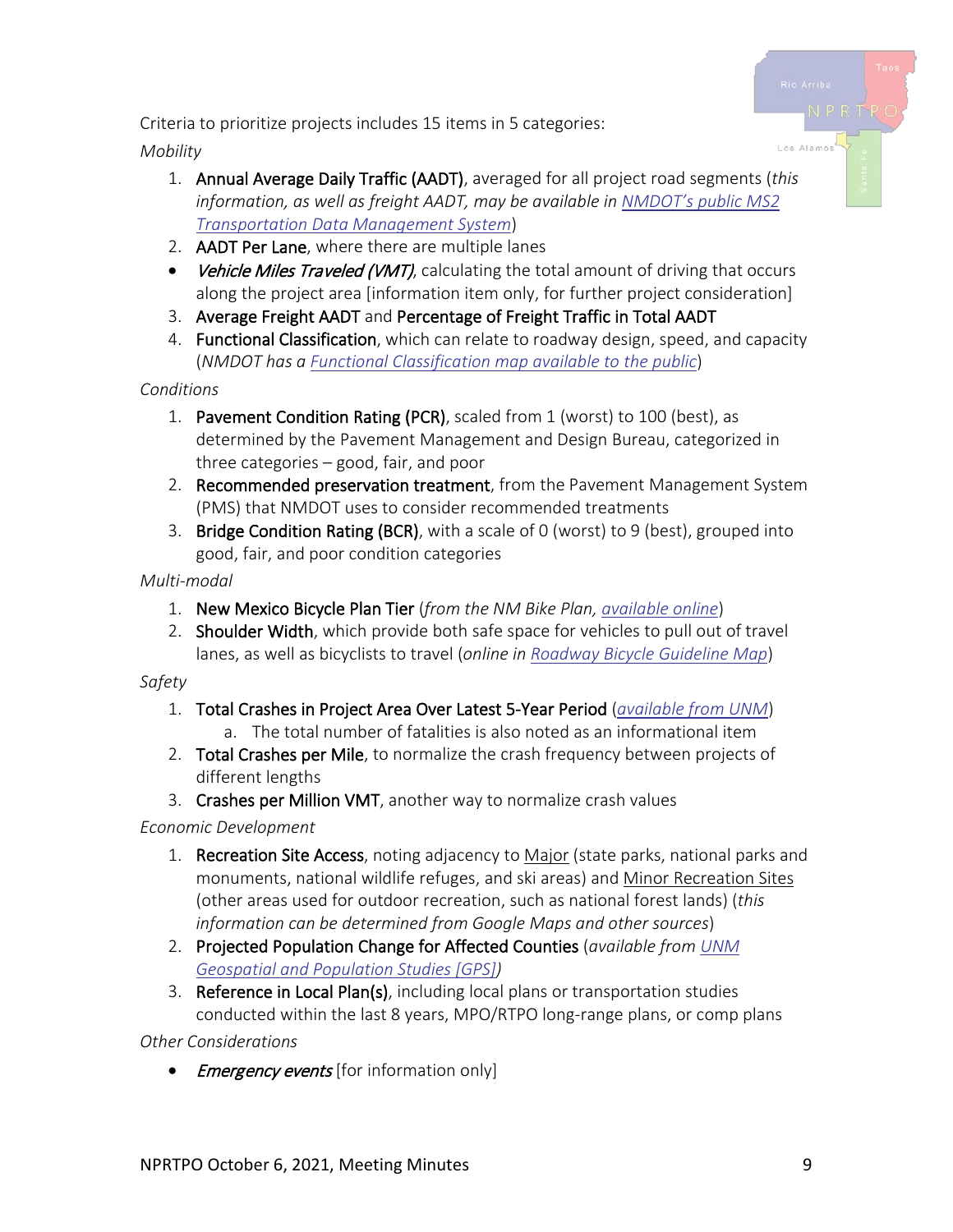Projects evaluated with CAR forms are run through pre-determined scoring thresholds that are broken into four categories: Low (1), Medium (2), High (3), and Very High (4). os Alamos

Project scoring coefficients are used to ensure that project evaluation criteria reflect transportation goals established by the NMDOT, and to reduce any bias towards urban roadways based on volumes only. The NMDOT Evaluation Steering Committee (ESC) determined that safety and pavement conditions should be weighted most heavily.

| <b>Established Coefficients*</b><br>(2020) | <b>MAX</b>    | <b>BASELINE</b> | <b>WEIGHTING</b> |                    |
|--------------------------------------------|---------------|-----------------|------------------|--------------------|
|                                            | <b>POINTS</b> | <b>SHARE</b>    | <b>SHARE</b>     | <b>COEFFICIENT</b> |
| <b>Safety</b>                              | 8             | 15%             | 27.4%            | 1.85               |
| <b>Pavement Conditions</b>                 | 8             | 15%             | 28.4%            | 1.92               |
| <b>General Mobility</b>                    | 12            | 22%             | 12.8%            | 0.58               |
| <b>Freight Mobility</b>                    | 8             | 15%             | 11.4%            | 0.77               |
| <b>Multi-Modal Mobility</b>                | 8             | 15%             | 9.0%             | 0.61               |
| <b>Economic Development</b>                | 10            | 19%             | 11.0%            | 0.59               |
| <b>TOTAL</b>                               | 54            | 100%            | 100%             |                    |

\*Coefficients established by NMDOT TAMP Executive Steering Committee

|                  | <b>SCORING CRITERIA</b>          | <b>RAW SCORE</b> | <b>COEFFICIENT</b> | <b>ADJ. SCORE</b> | <b>POINTS BY</b><br><b>CRITERIA</b> |                                                                  |
|------------------|----------------------------------|------------------|--------------------|-------------------|-------------------------------------|------------------------------------------------------------------|
| Safety           | <b>Crashes per Mile</b>          | $\overline{2}$   | 1.85               | 3.70              | 5.5                                 |                                                                  |
|                  | Crashes per IM VMT               |                  | 1.85               | 1.85              |                                     |                                                                  |
|                  | <b>PCR</b>                       | $\overline{7}$   | 1.92               | 13.42             |                                     | <b>Apply Scoring</b>                                             |
| Conditions       | <b>BCR</b>                       | $\mathbf 0$      | 1.92               | 0.00              | 13.4                                | <b>Coefficients to Produce</b><br><b>Final Score for Project</b> |
|                  | <b>Functional Classification</b> | $\overline{4}$   | 0.58               | 2.30              |                                     | <b>Ranking</b>                                                   |
| General Mobility | <b>AADT</b>                      | $\overline{2}$   | 0.58               | 1.15              | 4.6                                 | To determine the final,                                          |
|                  | <b>AADT</b> per Lane             | $\overline{2}$   | 0.58               | 1.15              |                                     | adjusted score for project                                       |
| Freight          | Freight AADT                     | $\overline{2}$   | 0.77               | 1.54              |                                     | ranking, multiply the raw                                        |
|                  | <b>Freight Percentage</b>        | 3                | 0.77               | 2.31              | 3.8                                 | project scores with the<br>coinciding scoring                    |
| Multi-Modal      | <b>NM Bike Plan Tier</b>         | $\mathbf 0$      | 0.61               | 0.00              | 2.4                                 | coefficient.                                                     |
|                  | <b>Shoulder Width</b>            | $\overline{4}$   | 0.61               | 2.43              |                                     |                                                                  |
| Dew.             | <b>Recreation Site Access</b>    | $\Omega$         | 0.59               | 0.00              |                                     |                                                                  |
| Economic         | <b>Referenced in Local Plan</b>  | $\mathbf{0}$     | 0.59               | 0.00              | 0.6                                 |                                                                  |
|                  | <b>Population Change</b>         |                  | 0.59               | 0.59              |                                     |                                                                  |
|                  | TOTAL                            | 27               |                    | $30*$             |                                     | 73                                                               |

\*The raw adjusted project score (29.9) is rounded to the nearest whole number.

This evaluation process could be applied statewide or within a specific region, such as an NMDOT District, MPO, or RTPO. The evaluation process also supports decisions based on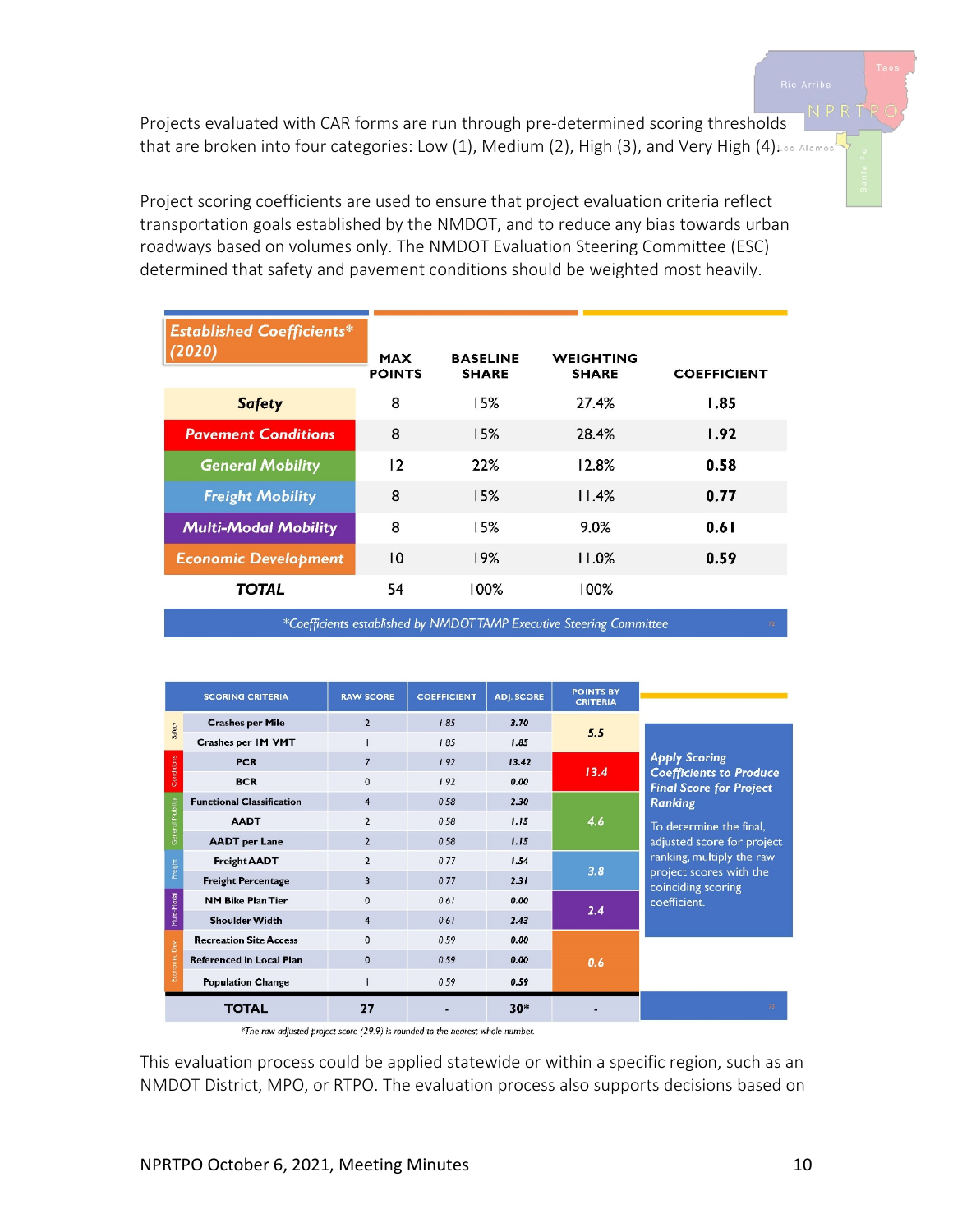the three general types of funding allocation categories: asset management, congestion mitigation, and local/regional government. Los Alamo

Vice Chair Lujan asked about the designation of major and minor recreation destinations, and whether NMDOT was considering improving access to these areas to provide better access for first responders, as climate change produces more extreme weather events. He noted that some recreational routes, like those roads to ski areas, though other recreational areas do not have similar levels of access, and he asked if there was any coordination with US Forest Service or State Forestry to improve roads for good access for firefighters. Alicia Maez, NMDOT, noted that a road providing access to a recreational site will give a project some extra points in the selection process for existing roadways, and is not structured to evaluate new roadways.

Chairwoman O'Donnell asked that the NMDOT staff return to provide a training on specific roadways identified by NPRTPO members, to help determine how local and tribal roadways might rank for funding consideration in processes like the state Transportation Project Fund (TPF) application selection. Phillip Montoya, NMDOT, clarified that the CAR form is only for NMDOT-owned roadways, and does not encompass locally owned roads. Chairwoman O'Donnell asked whether this would provide data for major roads and bridges within local and tribal communities, and Mr. Montoya confirmed that is true.

Chairwoman O'Donnell asked whether members would like to take a short break. Keith Wilson, Los Alamos County, noted that he has a conflicting meeting shortly. Paul Sittig, NCNMEDD, stated that he could present the slide deck on behalf of Mr. Wilson and Los Alamos County. Chairwoman O'Donnell asked whether Mr. Wilson could rate applications at a later time, and Mr. Sittig noted that it projects must be rated and ranked to be included in the Northern Pueblos Regional Transportation Improvement Program Recommendations (NP RTIPR) to be considered for TAP, RTP, or CMAQ funding at this time. Mr. Sittig noted that members could opt to have an additional rating and ranking at a later date, but an iteration of the rating and ranking must be done today to update the RTIPR.

Vice Chair Lujan asked if Mr. Wilson could present within 5 minutes, and Mr. Wilson confirmed that he could. Chairwoman O'Donnell asked if there was a motion to move Item X up in the agenda.

Keith Wilson, Los Alamos County, made the motion to move up Item X. Vernon Lujan, Taos Pueblo, seconded the motion. Chairwoman O'Donnell asked for a voice vote or show of hands to indicate favor in the motion. All presented voted in favor.

## IX. **Action/Approval: Federal Funding (TAP, RTP, and CMAQ) rating and ranking**

Chairwoman O'Donnell noted that Jason Silva would be voting for Taos County.

Keith Wilson presented the Los Alamos County TAP/CMAQ Applications for White Rock NM4 Crossing and Multi-Use Trail in Piñon Park, to connect a new subdivision with downtown White Rock, elementary school, library, and other destinations and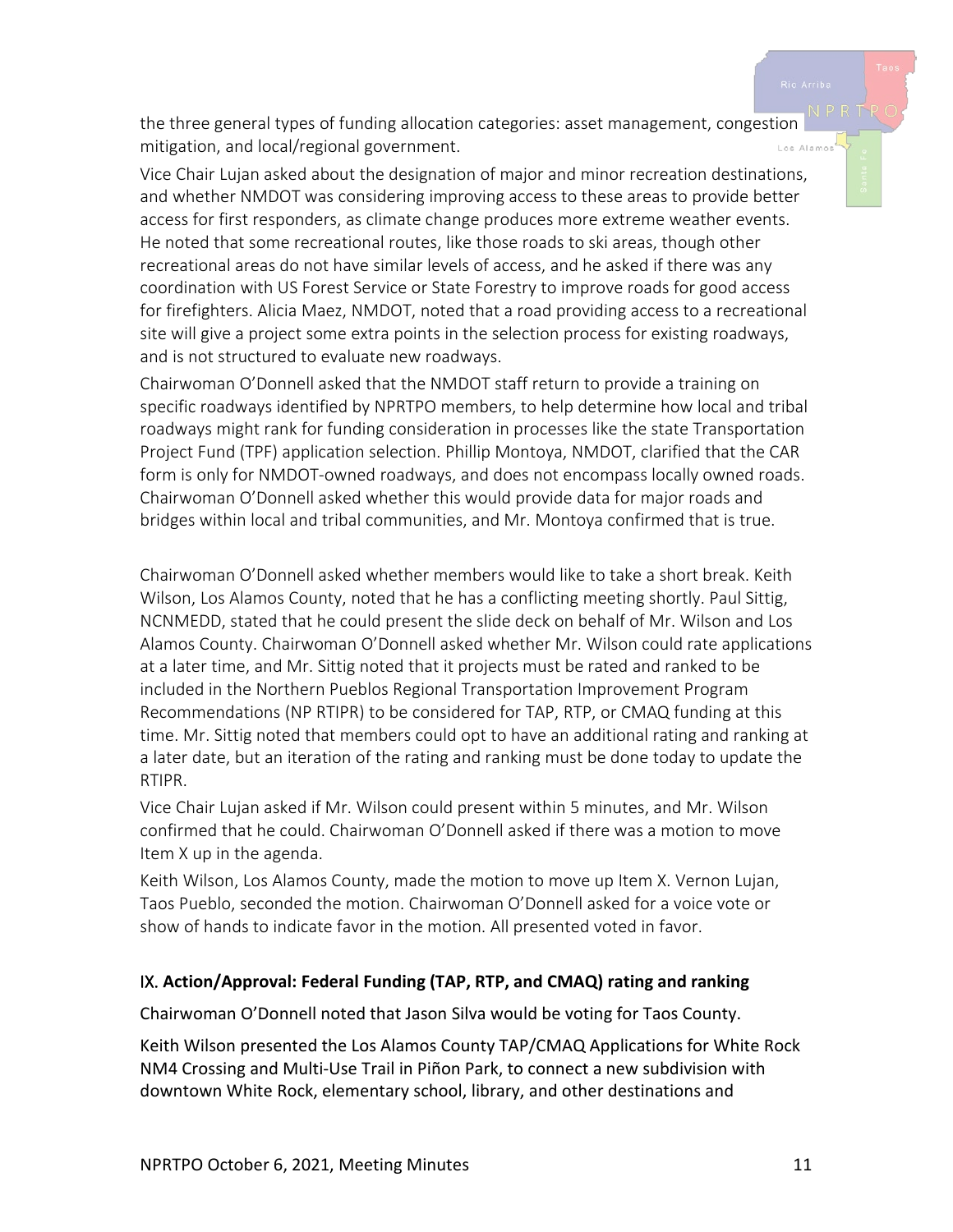amenities. The project request also includes ADA and drainage improvements. With no questions, NCRTD was up. Los Alamos

Bryce Gibson presented the TAP application for Phases IX and X of NCRTD's ADA Transition Plan implementation, to improve 25 bus stops, which may include additional access improvements and/or digital signage. Only 40 of the 500+ NCRTD bus stops are ADA Accessible. While the specific locations to improve have not yet been identified, the ADA Transition Plan provides a framework to prioritize facility improvements. With no questions, the final presentation was up.

Carl Colonius presented on behalf of the Town of Red River for the Questa to Red River Trail, a partnership between the two communities as well as the Carson National Forest, Chevron mine, and participation from Amigos Bravos, Trout Unlimited, and a good number of community members. It is a multi-use sustainable trail between the two communities, and connect to other trail networks in the region. The project scope is to complete the engineering and clearances for this project, which will utilize a decommissioned pipeline alignment in part for the trail path. Match funding comes from Capital Outlay that has been awarded for the project. James Mexia, NMDOT, asked about the "OHV" alignment on the vicinity map. Mr. Colonius noted that this is in reference to the existing "off highway vehicle" motorized vehicle path on the north side of NM-38, and the proposed trail is a non-motorized trail on the south side of the highway.

Mr. Sittig distributed the rating link to members via the video chat feature, similar to the Transportation Project Fund (TPF) rating.

## **X.** Discussion: Transportation Project Fund project selection (NMDOT District 5)

Chairwoman O'Donnell, Taos County, asked James Mexia, NMDOT Technical Support Engineer, to speak on the District's project selection process. Mr. Mexia noted that the intent was to equitably distribute funding. He also noted that the CAR form was not used in the District's prioritization of local and tribal projects, as not all data was available for the local projects, and the project focuses and weighting was not applicable to requests. Mr. Mexia noted he was not sure how application rating and ranking was done by the NMDOT general office or by the State Transportation Commission.

Mr. Mexia also noted that District 5 was given just over \$20 million dollars to consider for these requests, and the Northern Pueblos communities were recipients of the majority of the monies the District had available for the requests.

Chairwoman O'Donnell noted that the request for this presentation was brought by Taos Ski Valley, and she called upon Patrick Nicholson, Village of Taos Ski Valley, to ask questions. Mr. Nicholson asked if Mr. Mexia could share their prioritization or process, if the NPRTPO ranking criteria was not considered by the District. Mr. Mexia stated that the goal was to distribute the funds to as many entities as possible, and use equity distribution rather than equality distribution. Not everyone was going to be able to be funded, given the budget of some of the applications. Mr. Mexia noted that the Taos Ski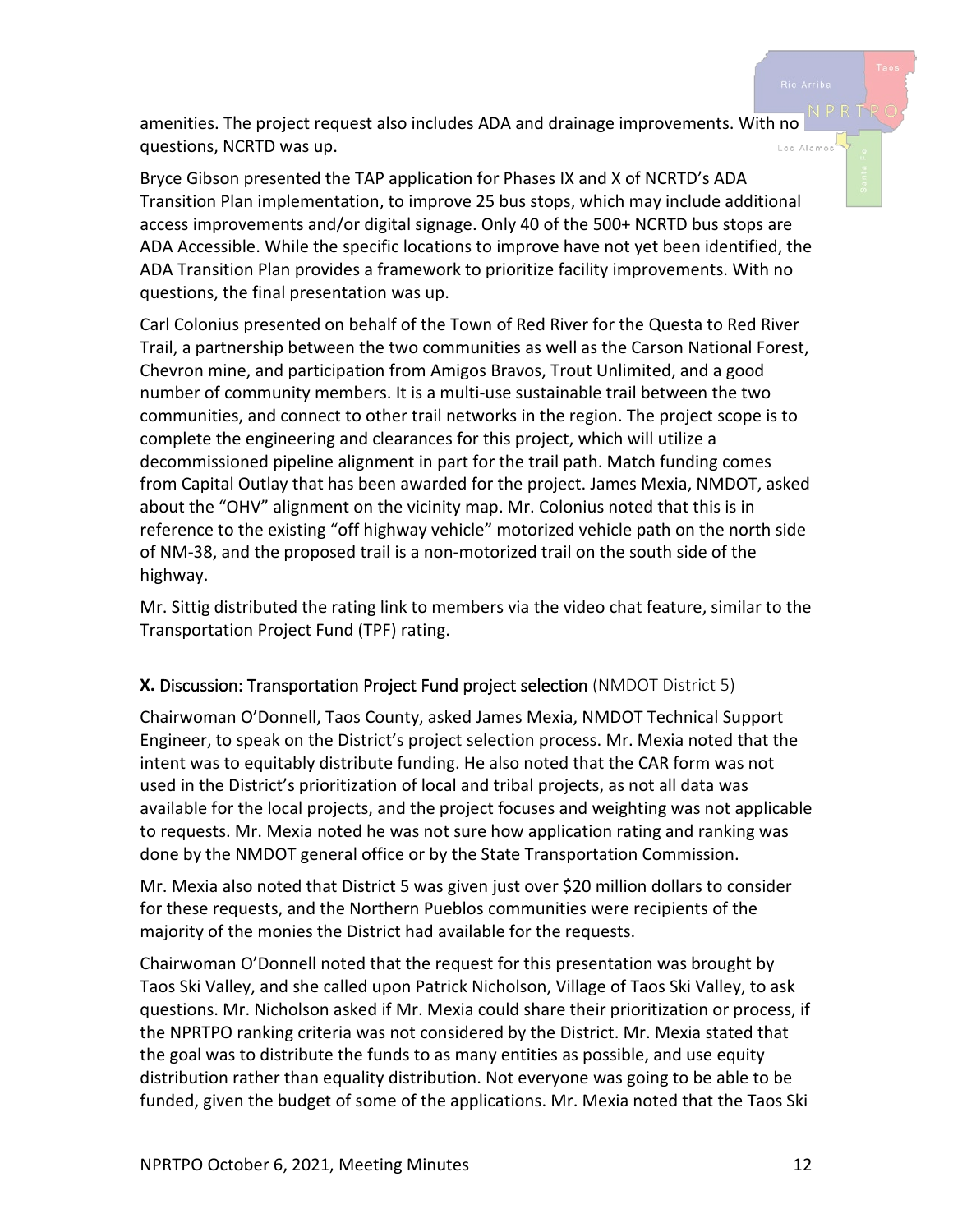Valley project was requesting about \$5 million, which would be 25% of the District 5 funds, and was hard for the District to justify when it may not effect as many people as starres some of the other projects. Mr. Nicholson clarified that the total project cost was \$3.7 million, and it was phased with this phase totaling \$1.2 million, and it would benefit one of the largest tourist destination areas in the state. Mr. Mexia noted that the District was concerned that the phasing was split in such a way that phased construction could result in the first phase of groundwork being impacted or eroded by winter or spring weather before the subsequent phase of work could be completed, thus increasing the total project cost.

Joe Moriarty, NMDOT, noted that District 5 also has to split their funding allocation between three RTPOs and two MPOs. Mr. Mexia noted within that context, Northern Pueblos members received the majority of the District's allocation. Ron Shutiva, NMDOT, stressed the value of phasing projects in a way that would make applications more competitive. Mr. Shutiva also noted the value in including projects on ICIPs. He also stated that entities should re-consider their project cost evaluations, as final bids have been coming in well above estimates.

Lynda Perry, Town of Taos, asked if Mr. Mexia could speak to the Camino de Medio application not getting funded. Mr. Mexia said that Blueberry Hill was selected for funding from a connectivity standpoint. Chairwoman O'Donnell noted that the Town of Taos was not awarded for Blueberry Hill, but the Pilar Bridge, and asked if it would be better to focus on replacing the bridge on Camino de Medio. Ms. Perry thanked the Chairwoman for the clarification and confirmed that the Town was looking for any feedback before they applied again. Mr. Mexia asked if there were right-of-way issues for the road, and Ms. Perry confirmed that there are. Mr. Mexia stressed that ROW is an area of uncertainty, and that ROW needs to be confirmed before a right-of-way clearance is issued or environmental review is signed off, which means this is a delay concern from the District's point of view. Chairwoman O'Donnell asked if right-of-way acquisition and condemnation is an approved expense for TPF. Mr. Shutiva confirmed that acquisition of ROW is an allowable expense in the TPF call for projects. Mr. Mexia pointed out that the condemnation process is long and drawn out. He also apologized for thinking that Blueberry Hill was funded, as this was a project that District 5 did suggest for funding, though Chairwoman O'Donnell noted that ROW acquisition make be an issue with Blueberry Hill also. She summarized the next step for the Town of Taos to confirm which landowners are open to ROW acquisition. Mr. Mexia noted that ROW confirmations are part of the design process, with ROW approvals overlaid on the construction footprint.

#### **XI. Regional Transportation Plan Update** (RTPO Staff)

Chairwoman O'Donnell asked Mr. Sittig if the Census Data Presentation was already completed, or if this was another presentation. Mr. Sittig stated that this was covered by and large, but he could update members on the progress on the Regional Transportation Plan. Chairwoman O'Donnell asked Mr. Sittig if the item could be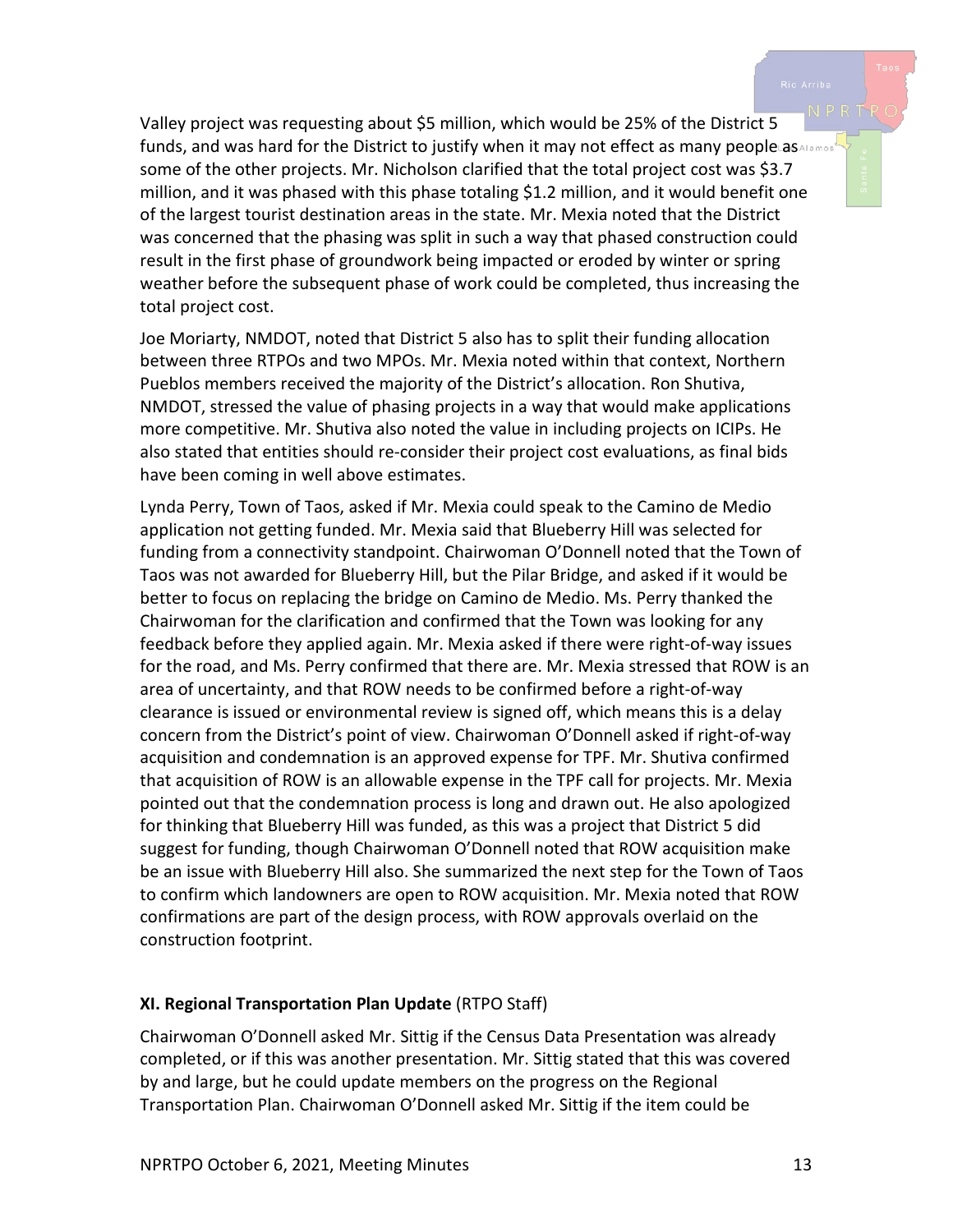NPRTPO October 6, 2021, Meeting Minutes 14

postponed to the next meeting, and he confirmed it could. Chairwoman O'Donnell asked for a motion to postpone this item.

Mayor Linda Calhoun, Town of Red River made the motion. Renee Martinez, Village of Questa seconded the motion. Chairwoman O'Donnell asked for a voice vote or show of hands to postpone the item. All indicated aye.

#### **XII. NMDOT Updates**

- A. James Mexia, NMDOT Technical Support Engineer, said he didn't have any additional items and deferred to Stephanie Medina, NMDOT LGRF Coordinator. Ms. Medina asked the City of Española, Taos Ski Valley, and Santa Fe County that their LGRF and MAP Co-Ops are due by the end of October, no exceptions. If they are not received approved and with a resolution, their funding will be lost. Brett Clavio, Santa Fe County, asked Ms. Medina for her County contacts, and she said she was working wit P.J. and Gabriella.
- B. Joe Moriarty, NMDOT Planning Liaison, provided financial housekeeping notes that Federal Fiscal Year 2021 Quarter 4 Work Plan amendments were approved by Federal Highway Administration on September 29. FHWA approval finalizes the NPRTPO budget amendment that was submitted on August 4, so RTPO staff may proceed with budget revisions. Federal Fiscal Year 2022 started October 1, 2021, and the NMDOT issued a Notice to Proceed for RTPO activities on September 30, and from an FHWA perspective, the Northern Pueblos RTPO is good to go financially for FFY 2022. The 2020 Census may require the NMDOT to adjust urban area boundaries throughout the state, which may affect some MPO and RPTO boundaries and planning activities. According to FHWA, the Census will publish a federal register notice announcing qualifying urban areas based on the 2020 Census in the Spring or Summer of 2022. NMDOT is closely monitoring the Census activity related to RTPOs and MPOs, and while NMDOT does not anticipate any changes in the northern part of the state, Roswell is on the cusp of being an urban area. NMDOT will update RTPO members and staff as they learn more.
- C. Ron Shutiva, NMDOT Tribal Liaison, noted that the Transportation Project Fund agreements should be going out soon, if they have not yet been received. Make sure you do your due diligence when processing those projects. For those who received funding in the last go-round, you have seven to eight months to complete those projects. Mr. Shutiva also noted that the New Mexico Indian Affairs Department and FEMA was reaching out to Tribal entities to support them with concerns they have with COVID recovery on their Pueblos and Tribes. Only three Tribes put in for that assistance, including Picuris Pueblo, Acoma Pueblo, and Santo Domingo Pueblo. FEMA are gathering the resources from national agencies to assist the Tribes with some of the needs they have. Mr.

Los Alamos